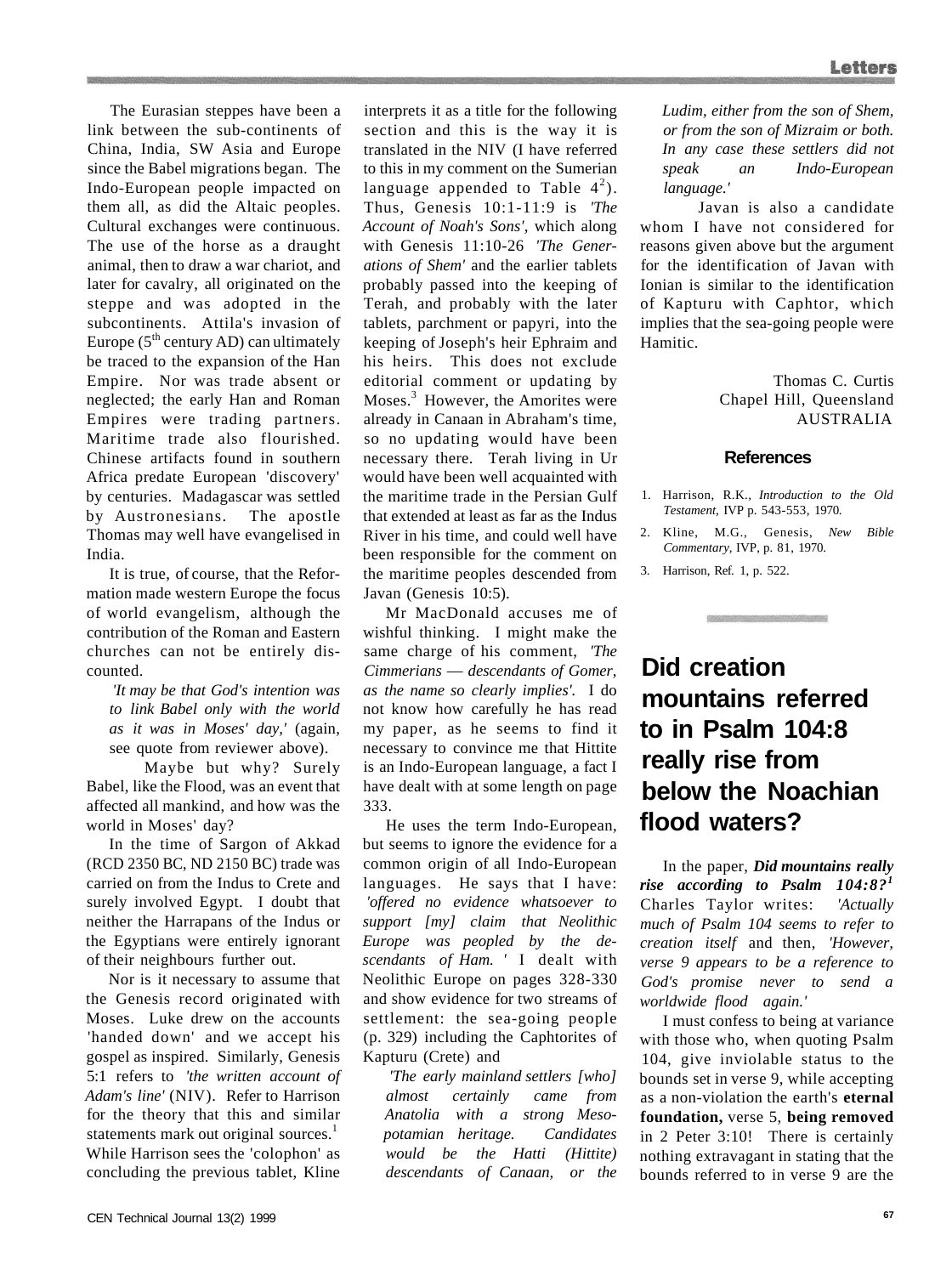valleys *(ocean basins)* that sank down under the burden of the waters gathered on the third day of the Creation!

Were those valleys *(set as bounds)*  the essence or heart of the promise given *(over 1600 years later)* to the survivors of the Great Flood? **Surely not!** The promise of God, given to the survivors of the Great Flood, rested entirely on the immutability of the promise of God *(Genesis 9:8-17),*  witnessed to by the bow in the cloud. It is no more justifiable to give inviolability to the earth's foundation, verse 5, or the setting of the bounds, in verse 9, than to sanctify as inviolable the dykes around the polders of the Netherlands. In any case, narratively, the waters of the sea never covered the earth again; the water that covered the earth in the Noachian Flood came from the windows of heaven and the fountains of the great deep. Psalm 104:8 then, is a divine construct achieved by the gathering together of the water and verse 9 is self-explanatory, not to be confused with a divine post-Flood covenant.

In the abstract to his paper, Charles Taylor makes this statement:

'... *Psalm 104:8, and the context, confirm that this key verse is referring to earth movements (tectonic activity) at the close of and soon after, the Flood when the mountains rose and the waters retreated.'* (Emphasis mine).

He then buttresses this statement by quoting J.C. Whitcomb:

*'Psalm 104, verse 8, is actually saying that God supernaturally pushed up great mountain ranges to balance the new depths in ocean basins,'* 

and H.M. Morris, as saying:

*'Mountains must rise and new basins must form to receive the great overburden of water imposed upon the earth. This process is described in Psalm 104:5-9.'* 

But let's do some matter-offact scrutinizing.

Mr Taylor's *'Psalm 104:8, and the* 

*context, confirm',* used in his initial paragraph, is later downplayed by his statement:

' ... *whether or not this verse is meant to give a hint about tectonic events at the close of the Flood, it seems that some such activity must have taken place ...'*  (Emphasis mine).

It is rather **anomalous**  concerning the phrase, *'when the mountains rose and the waters retreated,'* that mountains rising (though undoubtedly they did) are not mentioned in the Flood account. Vagrant Floodwaters being destructive and retreating (Hebrew) is foreign to Psalm 104:7, while the waters in Psalm 104:7 that 'fled' (Hebrew) and 'hastened away' (Hebrew), being expelled as from an *in situ* category, are conspicuously absent from the Flood account.

J.C. Whitcomb's: *Psalm 104:8 is actually saying that God supernaturally pushed up great mountain ranges* ... ' (emphasis mine), if granted credence, would render a scientific cause/effect investigation pointless. **Actually,** Psalm 104:8 is saying *'The mountains rose',* and *'the valleys sank down',* and what God did supernaturally was to charge the waters (verse 7) to flee by His *'rebuke'* (corresponding to *'Let the waters under the heavens be gathered together,'* Genesis 1:9, and *'He gathered the waters of the sea together as an heap,'* Psalm 33:7). Valleys sinking and mountains rising (verse 8), were typical isostatic effects *('tectonic activity')',* hydrodynamically depressing oceanic basins; setting bounds for the gathered waters; and elevating mountains by virtue of mantle displacement below the crust.

The lineal order, according to Psalm 104:8, is mountains first, valleys second. However, I listed them in reverse order in the closing statement of the above paragraph. The following is an attempt at justifying that order. Though the lineal order of elements in God's Word is not arbitrary, to impose a

strict lineal order in verse 8, with no regard to the overall context of the narrative (what has gone before or what immediately follows), is exegetically unjustifiable. The order of elements is not without a degree of flexibility, to render those relative elements comprehensible.

Considering the order of the elements in Psalm 104:8, as they relate to verse 9, did the mountains rise to set bounds for the waters or did the valleys sink down relative to those bounds? For purpose of chronological coherence then, the transposition was made inevitable, and the correct lineal order becomes: the valleys sank down setting bounds, and the mountains rose to isostatically accommodate the displaced mantle material. This postulate biblically, I feel, is not only grammatically tenable but isostatically tenable, scientifically.

H. Morris' statement: *'This process is described in Psalm 104:5-9',*  seemingly confirms the process but **not necessarily the** *'Flood'.* This is tantamount to saying the recipe describes the process but not the resulting cake — as many a housewife can testify. The process described in Psalm 104:5-9 produced features consonant with the rest of Psalm 104 — describing the inauguration of the physical features ornamenting the antediluvian world!

The logic: *'that some such (tectonic) activity must have taken place, or else the Earth would still be covered with the water of the flood'*  (page 313, parenthesis mine), is obvious but why in particular 'with the water of the Flood'? Can it not as easily be said that **some such activity must have taken place on the third day of creation** or else the dry land would not have appeared and the purpose of a flood rendered superfluous? Consider the account of the Creation given in Psalm 33:6-7:

*'By the Word of the LORD the heavens were made; and all the host of them by the breath of His mouth. He gathered the waters of the sea together as a heap: He*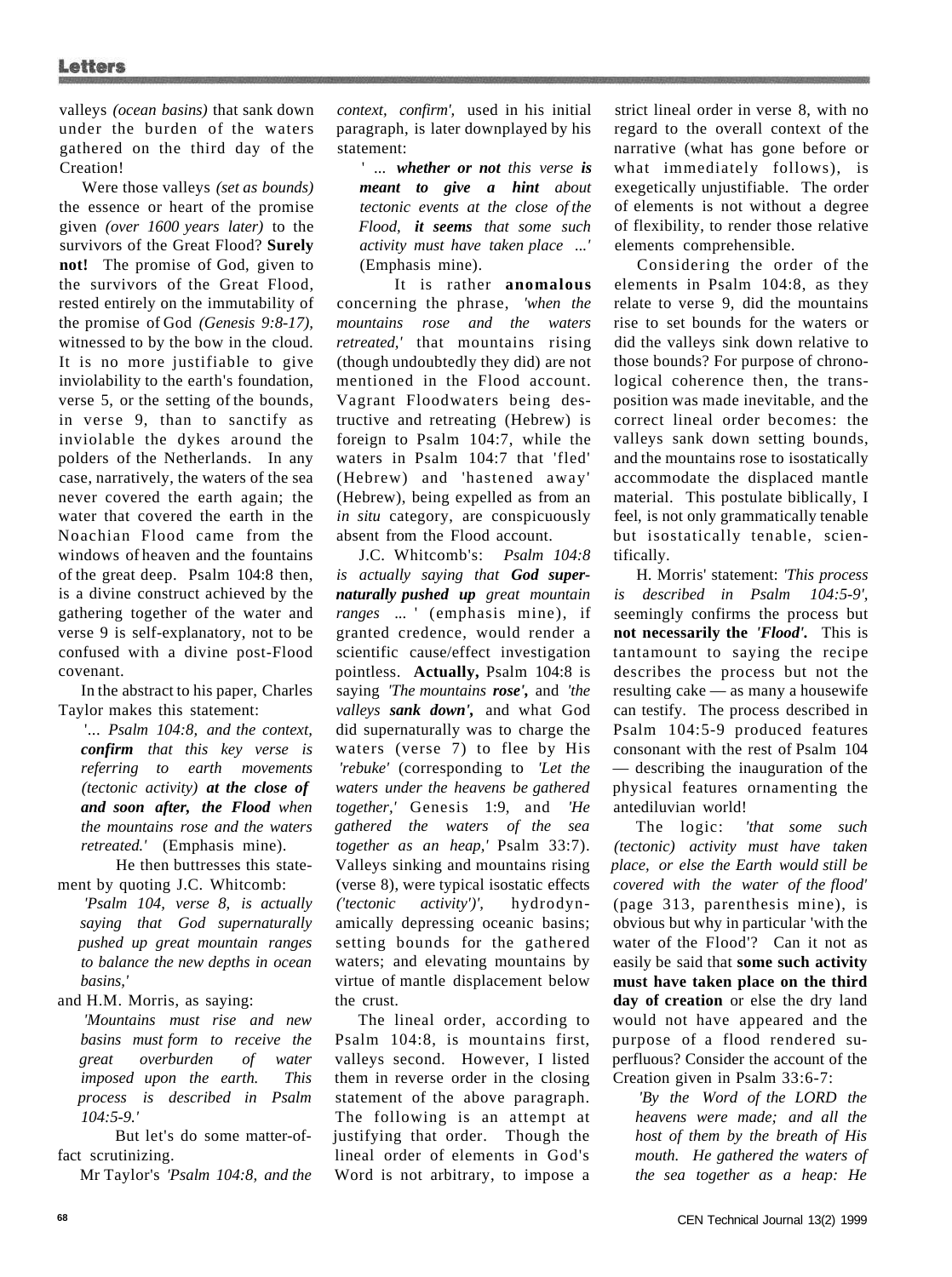*layeth up the depth in storehouses.'*  The global water cover, gathered together 'as a heap' on the third day, surely mandated tectonic activity involving valleys sinking (to form oceanic basins), and (from the resulting mantle displacement) mountains rising, $<sup>1</sup>$  or else (consonant</sup> with Taylor's logic) the water would never have ceased to cover the globe. Diastrophism then, was initiated by the gathering together of the water on the third day to accommodate a biological Creation. It was repeated *'at the close of, and soon after the Flood'* to accommodate the survivors in the Ark and the added water burden precipitated as rain from the windows of heaven.

Earth on the first day of Creation superficially consisted of a spherical body of water. Let's try to imagine from that point a sequence of events that would accomplish the fourth day terrestrial and hydrologic regimens, incorporating their respective physical features: oceans with marginal trenches; central ridges; and coastal confines; and continents displaying mountains, hills, plains and concealing latent sub-crustal water reservoirs *('He layeth up the depth in store-houses').*  Could we describe it better than Psalm 104:5-9 and Psalm 33:6-9?

Now here is where we arrive at the crux of the matter: God makes no covenants in Psalm 104, but the Psalmist declares the glory of God witnessed to in His work of Creation. Every covenant that God makes is accompanied with the personal pronoun I and Psalm 104 is conspicuously deficient in that area. It is rather inconsistent to equate verse 9 with God's promise to Noah and his sons.

> William Tompkins Toronto, Ontario CANADA

### **Reference**

1. Taylor, C.V., Did mountains really rise according to Psalm 104:8? *CEN Tech. J.*  12(3):312-313, 1998.

# **Did mountains really rise?**

In regard to the grammatical function of *orè* (mountains) and *pedia*  (valleys) in the LXX of Psalm 104:8, I find myself agreeing with Pete Williams.<sup>1</sup> Although it is grammatically possible that *ore* and *pedia*  are in the nominative case, the immediate context clearly rules this possibility out.

The subject of verse 7a is clearly *'the waters',* which is also the antecedent to *'they'* in verse 7b. The antecedent of *'they'* in verse 9 is also a clear reference to *'the waters'.* Thus, it is far more likely that *'the waters'* is also the subject of verse 8.

Taylor objects by appealing to the subject changes found in Psalm 114:3— 6. However, each verse in this Psalm is a synonymous parallelism and the Psalm as a whole is a chiasmus (i.e. an inverted parallelism):

- A The covenant people (vv. 1-2)
- B Fleeing of the seas and turning back of the Jordan (v. 3)
- C Skipping of the mountains and hills  $(v.4)$
- B' Interrogation of the seas and the Jordan (v. 5)
- C' Interrogation of the mountains and hills
- A' The covenant God (vv. 7-8)

Therefore, the subject changes are expected and quite necessary. Psalm 104, on the other hand, has none of these features.

Taylor also appeals to the intervening subject in Daniel 9:26-27. The problem here is that *He'* in verse 27 can *only* refer to the same subject as verse 26a. Unlike Psalm 104, there is no ambiguity about the antecedent of the pronoun, so these verses are not comparable. If the subject did switch to the mountains and valleys in verse 8 and then back to the waters in verse 9, then we would expect the writer to explicitly state the subject of verse 9 rather than simply using the ambiguous pronoun *'they'.* Indeed, this is what happens in Psalm 114, which Taylor cites.

Furthermore, verse 8c of Psalm 104 says: ... *to the place you assigned for them.'* The word translated *'place'*  is *maqom* (LXX, *topos),* which refers to a geographical position. It would make sense if the mountain was to rise up to a new height, but it is difficult to understand how a mountain could rise up to a new geographical position! Also, the word translated *'assigned'*  is a qal perfect which denotes a completed action in past time (the LXX has an aorist active indicative, which communicates the same idea). Therefore, the assigning of the places had already been done prior to the events described in this verse (most likely an allusion to Genesis 1:9). If the mountains and valleys were the subjects of verse 8, then the implication of this verse is that they were ascending/descending to the position in which they had previously been.

In addition, counting the versions which support a particular interpretation carries little weight. *Argumentum ad numerum* is a logical fallacy.

I have no doubt that a global flood would have greatly reformed the surface of the earth, and it is highly likely that it produced much tectonic and volcanic activity which caused the mountains to rise and the valleys to sink. However, in light of my analysis above, I do not believe that Psalm 104:8 can legitimately be used to confirm this. The context strongly suggests that it was the waters which flowed up over the mountains and down into the valleys. Note also that the rising of the mountains and the sinking of the valleys may have been the mechanism which caused the waters to *'flow over the mountains'*  and *'go down into the valleys.'* 

#### **Reference**

1. Williams, P., Did mountains really rise? *CEN Tech. J.* 13:(l):68-69, 1999.

> Andrew Kulikovsky Salisbury East, South Australia AUSTRALIA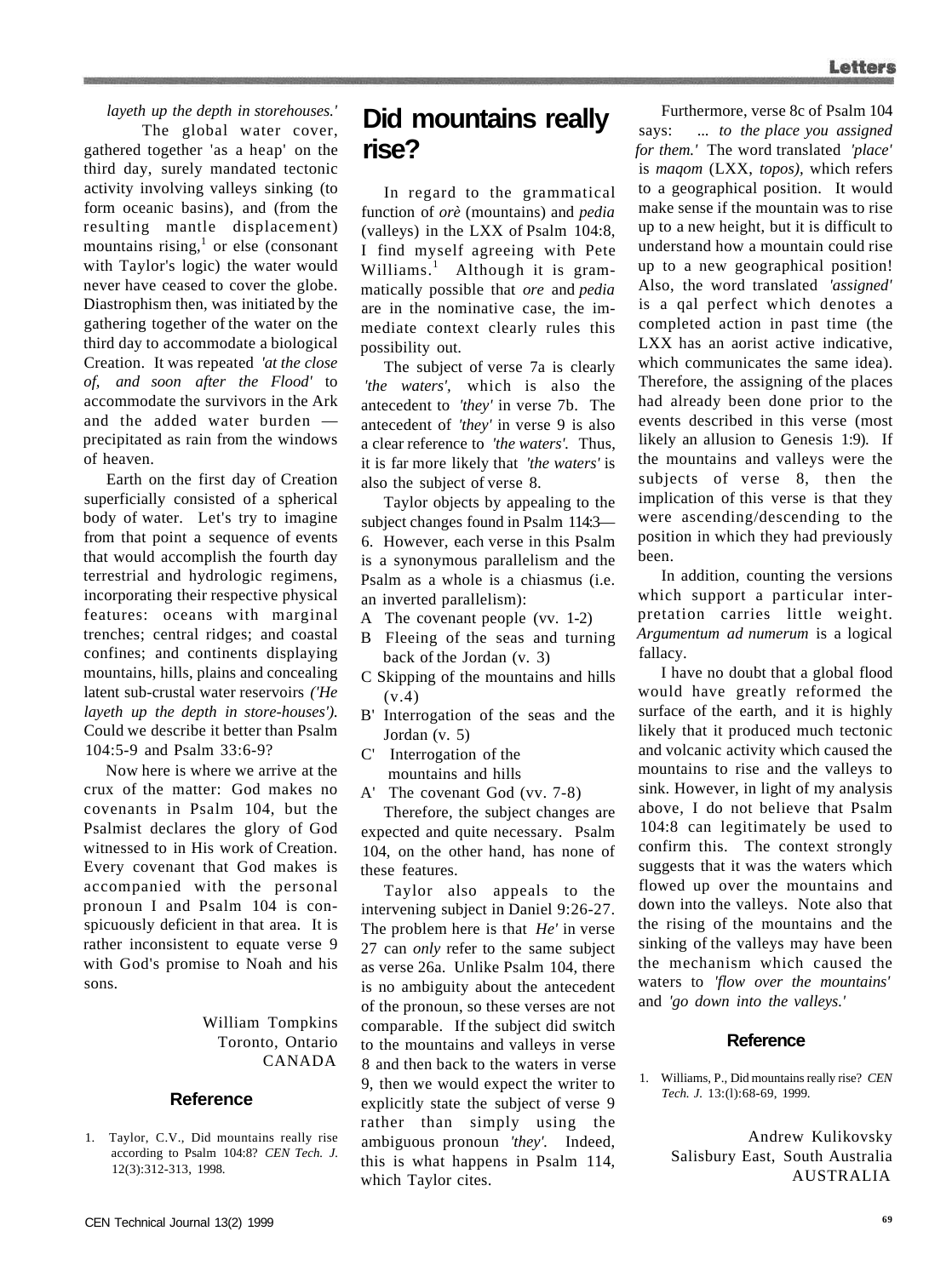## More on mountains

I was disappointed that Dr Taylor's reply to my letter failed to address its fundamental objections to post-Flood mountain uplift.<sup>1</sup> These are, in summary:

- 1. Why does Moses speak of 'high mountains' *before* the Flood (Genesis 7:19 NIV)?
- 2. If mountains rose from beneath the sea, how is it that *both land and sea fossils* are indiscriminately mixed in their strata?
- 3. How could such strata have survived, in anything like their present general evenness (witness Grand Canyon), if widespread uplift *followed* their deposition?
- 4. Why, if mountains only arose after the Flood, did it take *more than ten weeks* between when the ark first rested on Ararat, and when *the tops of the* [surrounding] *mountains became visible'* (Genesis 8:4, 5)?

Though ignored by Dr Taylor, this last point alone is worthy of a closer look. In modern terms, three observations can be made of Ararat. First, it is the dominant mountain in the region — at 5123 m (just under 17,000 ft.) more than a kilometre higher than its nearest 'rivals' of Aragats, at 4090 m, and Tenduruk at  $3533 \text{ m}^2$ . Secondly, the surrounding mountains are each impressive peaks in their own right the six or seven within a 140 km radius of Ararat all being over 2750 m, or some 9000 ft., dwarfing, for perspective, Britain's highest mountain, Ben Nevis, at 1344 m.<sup>3</sup> Thirdly, Ararat itself is not just one peak, but two — Greater Ararat, at more than five kilometres' elevation, and Lesser Ararat at 3896 m.

Significantly, each of these three observations corresponds precisely with what we find in the Genesis record concerning Ararat and its environs in the year of the Flood.

- Ararat was the *dominant mountain*  in the region (Genesis 8:4-5);
- Yet the surrounding mountains themselves required a further water

run-off of nearly two months, before the dove could find a resting place, showing them to have been *very substantial peaks in their own right* (Genesis 8:5-6, 10, 12);

• Mt Ararat itself was a *plurality of peaks* (Hebrew 'the *mountains* of Ararat', Genesis 8:4).

Given this remarkable correlation between what we know of the Ararat region today, and how Moses describes it in the year of the Flood, one is constrained to ask why Dr Taylor would have any problem accepting that the 'mountains' of then were essentially as the 'mountains' of now, save, of course, for those sedimentary deposits clearly left from the Flood.

We would be perfectly at liberty to speculate about when the mountains arose, were it not for the fact that Scripture clearly and repeatedly ascribes their formation to Creation week itself! Thus the Psalmist, generally held in this instance to have been Moses, exults:

*'Before the mountains were brought forth, or ever You had formed the earth and the world, even from everlasting to everlasting, You are God'* (Psalm 90:2 NKJV, emphasis added).

In typical Hebrew parallelism, here we have the *'mountains*  ... *brought forth'* at the same time as God *formed the earth and the world'.*  Nothing could be plainer than that this is a Creation reference. Likewise Solomon, who speaks of wisdom as existing *'before there was ever an earth* ... *before the mountains were settled* **...** *when He marked out the foundations of the earth* (Proverbs 8:23, 25, 29). Again, a manifest Creation reference. Even Psalm 104, which Dr Taylor seeks to invoke in support of 'mountain uplift', speaks of *already existing mountains* as being covered by the waters (v. 6)!

Thus when we come to the Flood, we find that *'all the high mountains*  were covered' (Genesis 7:19 NIV). That is, they **already were there, they existed!** And not just 'mountains' as such (hariym), but *high* mountains

(hariym *gebohiym).* The identical expression, in the singular, is found in the modern Hebrew New Testament,<sup>4</sup> where Jesus took Peter, James and John to a *'high mountain'* for a preview of His future glory (Matthew 17:1). This 'high mountain' is traditionally identified as Mount Hermon, $5$  the 2800 m (9,200 ft.) peak in the Golan just north of Caesaraea Philippi where, as we know from the context, Jesus had been ministering (Matthew 16:13 ff.). Interestingly, this is the very height (2,800 m) of last year's celebrated dinosaur find in the Andes mountains, where thousands of dinosaur footprints, at upward inclines of up to seventy degrees, were found in limestone,<sup>6</sup> showing the creatures to have been both **alive** and **fleeing uphill** when overtaken by the waters.

It is difficult to avoid the conclusion that if 'high mountain' in Matthew 17:1 denotes a mountain of at least several thousand metres, so, for consistency, should the identical expression in Genesis 7:19! This goes far beyond the bland 'rolling plains' for which Dr Taylor argues, in his reply to me, as characterizing the pre-Flood world. Such a description emasculates the meaning of 'high mountains'. And how could mere undulations have required an abatement of **months** before the dry land appeared?

Nor has the Bible any problem with accommodating the extra run-off time required by a covering of mountains even higher than Ararat, such as the upper Andes or Himalayas. Moses records that

*'The water receded steadily from the earth. At the end of the hundred and fifty days the water had gone down, and* ... *the ark came to rest*... ' (Genesis 8:3, 4 NIV).

This is a highly significant statement. By the *'end of the hundred and fifty days'* from the Flood's commencement, Moses says, *'the water had gone down'* **—** not absolutely, but progressively to the point where, on the same day, the ark was able to rest on Ararat (v. 4, cf. 7:11). That is, 'the waters had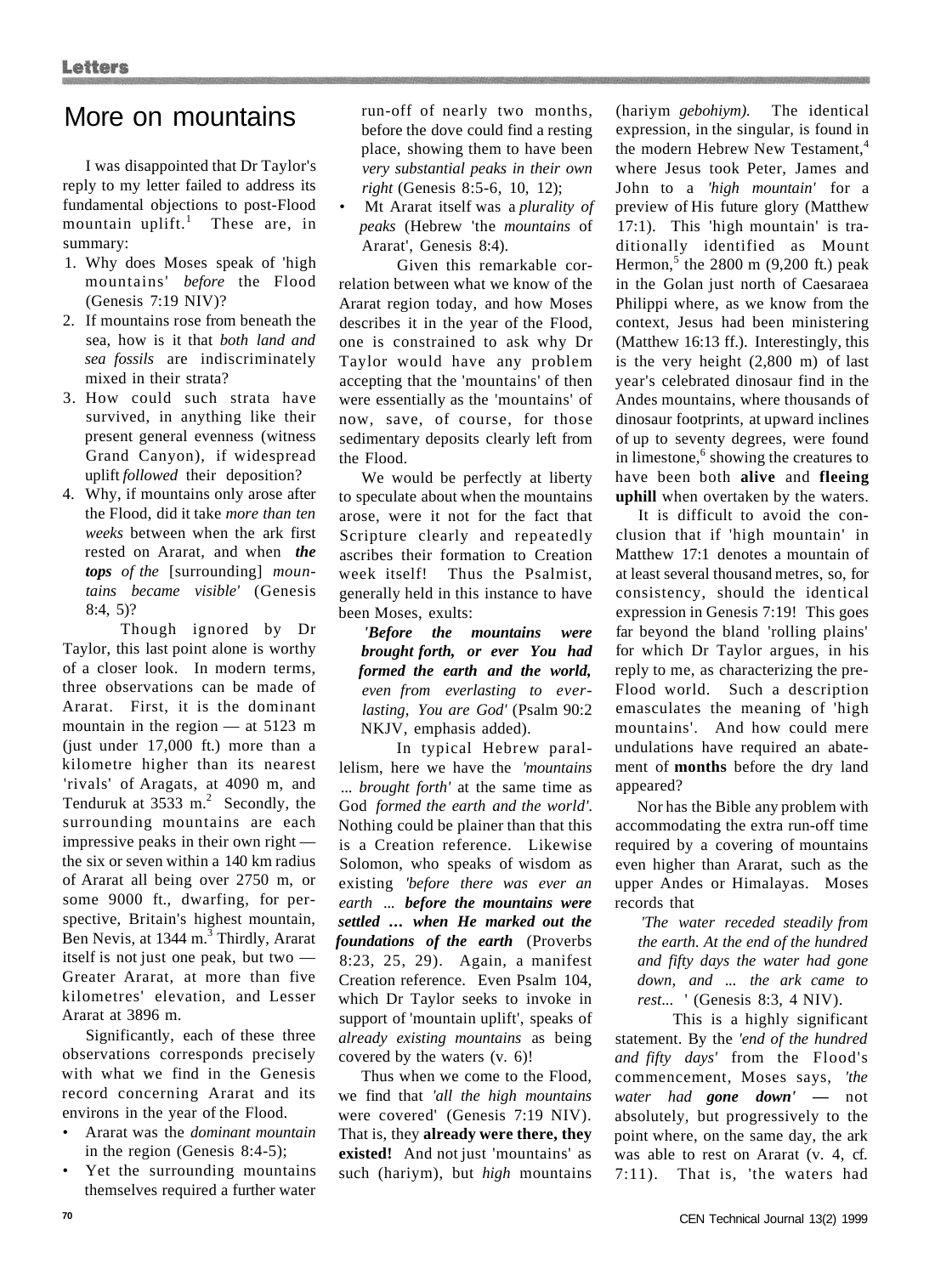*diminished',* as the Palestinian Targum translates it,<sup>7</sup> or *'abated'* (KJV). Moses' comment of the next verse, that 'the waters **continued** to recede' after that day puts the seal on this, showing they had *already been receding prior to the 150th day.* With this the Septuagint agrees:

*'And the water subsided, and went off the earth, and after an hundred and fifty days the water was*  diminished' *(Genesis 8:3)}* 

Indeed Jamieson, Fausset and Brown argue in their commentary that no less than this — the reading followed also by the RSV, the NRSV, and the Hebrew Bible of Alexander Harkarvy<sup>9</sup> — is the required understanding of the original:

*'The clause should be rendered, "The waters continually subsided from off the earth; and at the end of the hundred and fifty days the waters were very much abated".'<sup>10</sup>*

The alternative is to posit that *on the same day* as the waters started to subside, the ark berthed, or rather bogged, in the mud of the still sodden mountain! Or else that the 150 days of 8:3 represents a *second period,*  subsequent to the identical figure of 7:24, leading to a terminus not only unsupported by any reference points within the text, but actually at odds with the chronological data as it subsequently unfolds in the chapter (vv4,5,6,10,12,13,14). The earlier, normal reading must therefore be the preferred, namely, as Wenham notes, that

*'... the 150 days mentioned in both [Genesis 7:24; 8:3] fall between the 17.2.600th day of Noah's life, and 17.7.600th day, i.e. a period of about five months '.<sup>11</sup>*

Thus there is ample time for the waters, having peaked **during** the 150 day period, to then have receded to the point where, five months on from the Flood's commencement (Genesis 7:11; 8:4), upper Ararat was both visible, and dry enough to receive the ark. In fact, if the combined NIV, RSV, KJV, LXX, JFB etc. reading is correct — there being, as we have seen, sound internal reasons for accepting that it *is* — then it is not merely optional, but **required** that there must have been higher mountains than Ararat during the Flood, since the waters, having covered them to *'more than twenty feet'* (Gen 7:19), then *'continually subsided'* down to Ararat's level by the  $150<sup>th</sup>$  day. They *'were actually falling well before the period elapsed, or else the ark would not have grounded on 17.7.600th . The waters appeared to be triumphing through this time. In reality, however, the stormy wind was bringing Noah's salvation'.<sup>11</sup>*

Consistent with this, we find earth's highest peak, Mount Everest, to this day not only exhibiting marine fossils *at every level,<sup>11</sup>* but also with spectacular evidence *of parallel sedimentary strata,* especially from an elevation of 8,300 m upwards to the summit.<sup>13</sup> Likewise its Himalayan neighbour, Lhotse (8,501 m), with its myriad sedimentary upper level layers, all so horizontal that one could be excused for thinking they were looking at a cross-section of Grand Canyon!<sup>14</sup>

The obvious question that arises is this. If Everest and the other Himalayas were the result of post-Flood 'mountain uplift', **how is it that their unmistakable sedimentary strata are still so parallel, almost like tram tracks, at the very 'roof of the world?** On the other hand, if it was not the 'waters of Noah' that covered them, **how else did their marine fossils get there — more than eight kilometres above sea level?** What is more, if mountains are really on the move today, as uniformitarianism is so desperate to believe (to avoid the full force of Flood evidences), would modern engineering projects like the eleven kilometre Mont Blanc tunnel even have been contemplated, let alone carried through to completion?

It is time for us creationists — and this is no reflection whatever on Dr Taylor — to stop grovelling to 'tectonic uplift'. Before the sixties the very term was scarcely even heard of. So why should it now make such inordinate claims on our credulity? In

my view (and I write purely as a layman who tries to do his homework, with no scientific pretensions), it heads a trio of unproven assumptions — 'ice age' theory and 'global warming'<sup>15</sup> comprising the motley crew — which many of us have carried over as baggage from the world. At the very least, a reappraisal would seem called for. The evolutionary mindset has a vested ego interest in not doing this, so let creationist scholarship lead the way, as it already has on Flood research and Design evidence.

Not that those who accept post-Flood uplift are 'uniformitarians and anti-miracle', as Dr Taylor makes me out as saying. But rather, as I actually wrote, that the uplift view represents a *'partial meeting of ways* — *however unintended (sic)* — *with the staple evolutionary explanation for Flood evidences'.* It is a Trojan horse in our midst, bearing the gifts of scientific respectability, but in the process ceding too much ground, literally, with no biblical or evidential compulsion to do so. Perhaps Dr Taylor feels comfortable with this. But I'd rather a plain reading of Moses' words, where 'high mountains', before the Flood, mean exactly that - *high mountains'.* 

> Brenton Minge Brisbane, Queensland AUSTRALIA

#### **References**

- 1. Taylor, C.V., Charles Taylor replies, *CEN Tech. J.* 13(1):70-71, 1999.
- *2. The Time Atlas of the World, Comprehensive Edition,* Times Books/Harper Collins, plate 44, 1993.
- 3. The peaks proximate to Ararat, within a radius of some 140 or so km, are Aragats, Balikugol, Tenduruk, Kagizman, Ahta, and of course Lesser Ararat, with the 3550 m Hirabit and 3197 m Kisir not far beyond, Ref. 2, plate 44.
- 4. *Delitzsch's Hebrew New Testament,* Matthew 17:1, Bible Society edition, London, 1960.
- 5. *The Land of Galilee That Jesus Walked: A historical map,* Corazin, Rosh Pina, Israel, 1985.
- 6. Footprints mark rare dinosaur find, *The Courier-Mail,* Brisbane, 3 August, 1998.